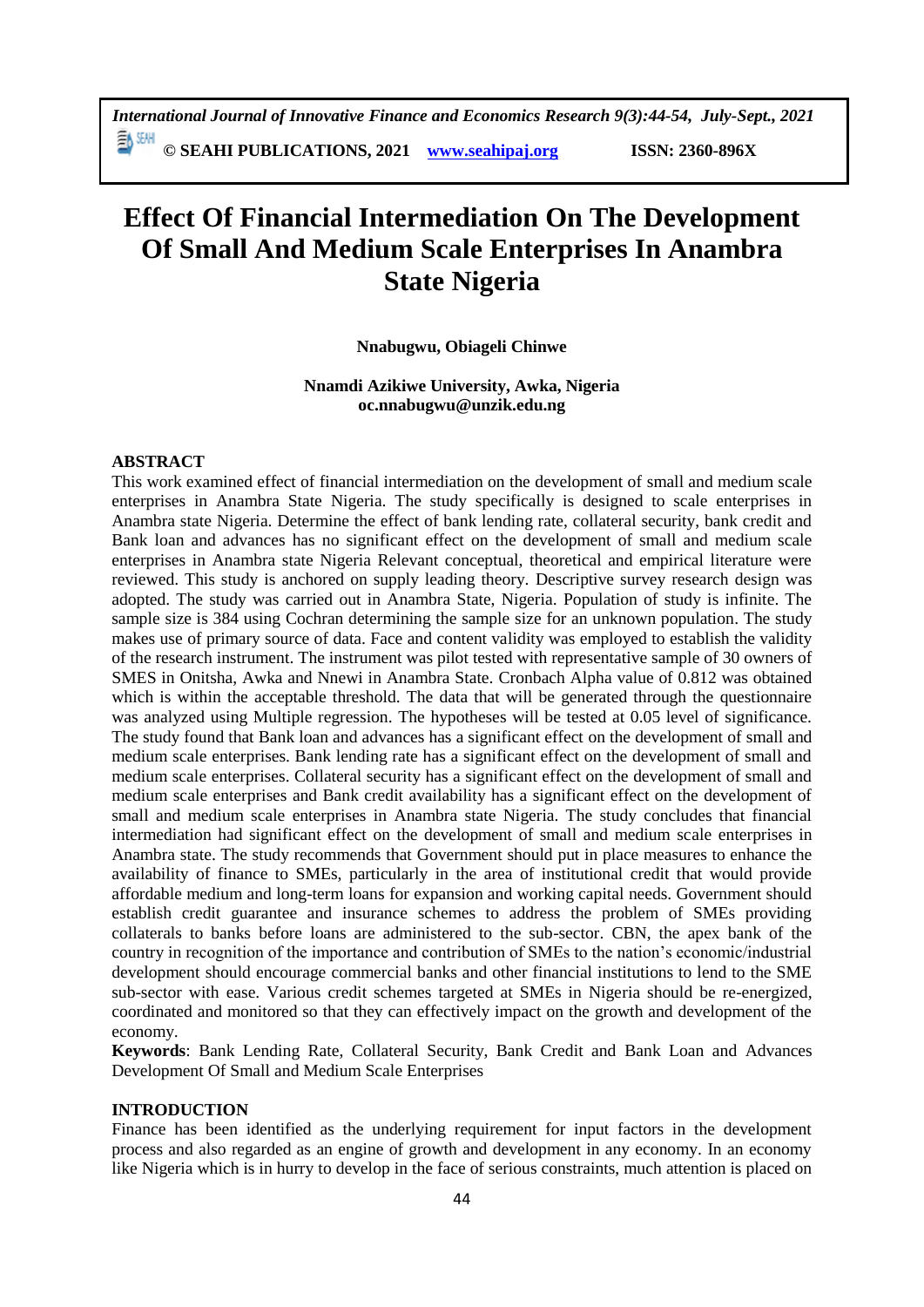the financial system and its components for the mobilization of funds for economic growth and development. The economic agents responsible for such transfers are called financial intermediaries and the process through which it is done is called financial intermediation (Odhiambo, 2011). Shittu (2012) posited that the services provided by financial intermediaries: mobilizing savings, evaluating projects, managing risks, monitoring managers, and facilitating transactions are essential for technological innovations and economic development.

Financial intermediation is the process whereby financial service providers like banks pull funds from the public as deposits and transform them into loanable funds (Agbada & Osuji, 2013). This implies that the intermediation process help turns deposit liabilities from surplus economic units to bank's major interest earner, loans and advances to the deficit units of the economy. Financial intermediation involves the transformation of mobilized deposits liabilities by financial intermediaries such as banks into bank assets or credits such as loan and overdraft. It is simply the process whereby financial intermediaries take in money from depositors and lend same out to borrowers for investment and other economic development purposes (Andrew & Osuji, 2013).

Deposit money banks constitute the most important intermediaries in the financial system by virtue of their control of the largest proportion of the assets of the financial system and their dominant position in the intermediation of short term funds. Other forms of depository institutions whose liabilities possess relatively low degree of moneyness also play the financial intermediation in the monetary (banking) sector. In the non-monetary financial sector, the financial intermediaries include insurance companies, Pension and provident funds, saving and loan associations, lending companies, venture capital companies, finance institutions and discount houses. While complementing the banking institutions in financial intermediation, their operations are aimed at bridging the gap in term structure of credit by providing long term investible funds for the growth and development of the economy (Ogiriki & Andabai, 2014).

The financial sector of any economy plays a vital role in the development and growth of the economy. The development of this sector determines how it will be able to effectively and efficiently discharge its major role of mobilizing fund from the surplus sector to the deficit sector of the economy (Adekunle, Salami & Adedipe 2013). This sector has helped in facilitating the business transactions and economic development (Aderibigbe, 2004). Nwaeze, Onydikachi and Nwabekee (2014) posit that financial intermediaries emerge to lower the costs of researching potential investments, exerting corporation, controls, managing risks, mobilizing savings and conducting exchanges. Financial intermediaries by providing these services to the economy, influence savings and allocation decisions in ways that may alter long-run growth rates. Banks play effective roles in the economic growth and development of a country. This role they perform excellently by helping to mobilize idle savings of the Surplus Unit (SUs) for onward lending to the Deficit Units (DUs), thus helping in the capital formation of a nation (Ujah & Amaechi, 2005). It is in realization of the importance of bank's role in financial intermediation that successive governments in Nigeria have been allocating deliberate roles to them in various National Development Plans.

#### **Statement of Problem**

The Nigerian financial markets are rudimentary and under banked, with a large volume of financial intermediation taking place in the informal sector and this have made savings not to be sensitive to the real interest rates (Hassan & Sanchez, 2011). Also, substantial savings had not been mobilized and efficiently channeled for productive investment and sustained growth and development (Ekpo, Ndebbio, Akpakpan & Nyong, 2014). Also, there is issue of high lending rates, inadequate mobilization of funds, the existence of high systemic risk, and inadequate supply of credit to investors (Mahmood & Bilal, 2010). Furthermore, the Nigerian business environment is highly risky and uncertain with corruption ravaging almost all sectors of the economy. Consequently, banks demand high levels of collateral; charge high interest rates and avoid loans of more than a year maturity period.

Similarly, Small and Medium Scale Enterprises (SMEs) in Nigeria is reported to be very low in term of survival rate and contribution to Gross Domestic Product (GDP) (Yusuf & Dansu, 2013). The low survival rate and poor contribution of SMEs to Gross Domestic Product (GDP) is attributed by researchers to a lot of factors. According to Akinruwa, Awolusi and Ibojo (2013) and Komppula (2004), SMEs performances are constrained by two major factors: internal factor such as entrepreneur competencies, commitment, resource, strategic choice and external factor like competitors, culture,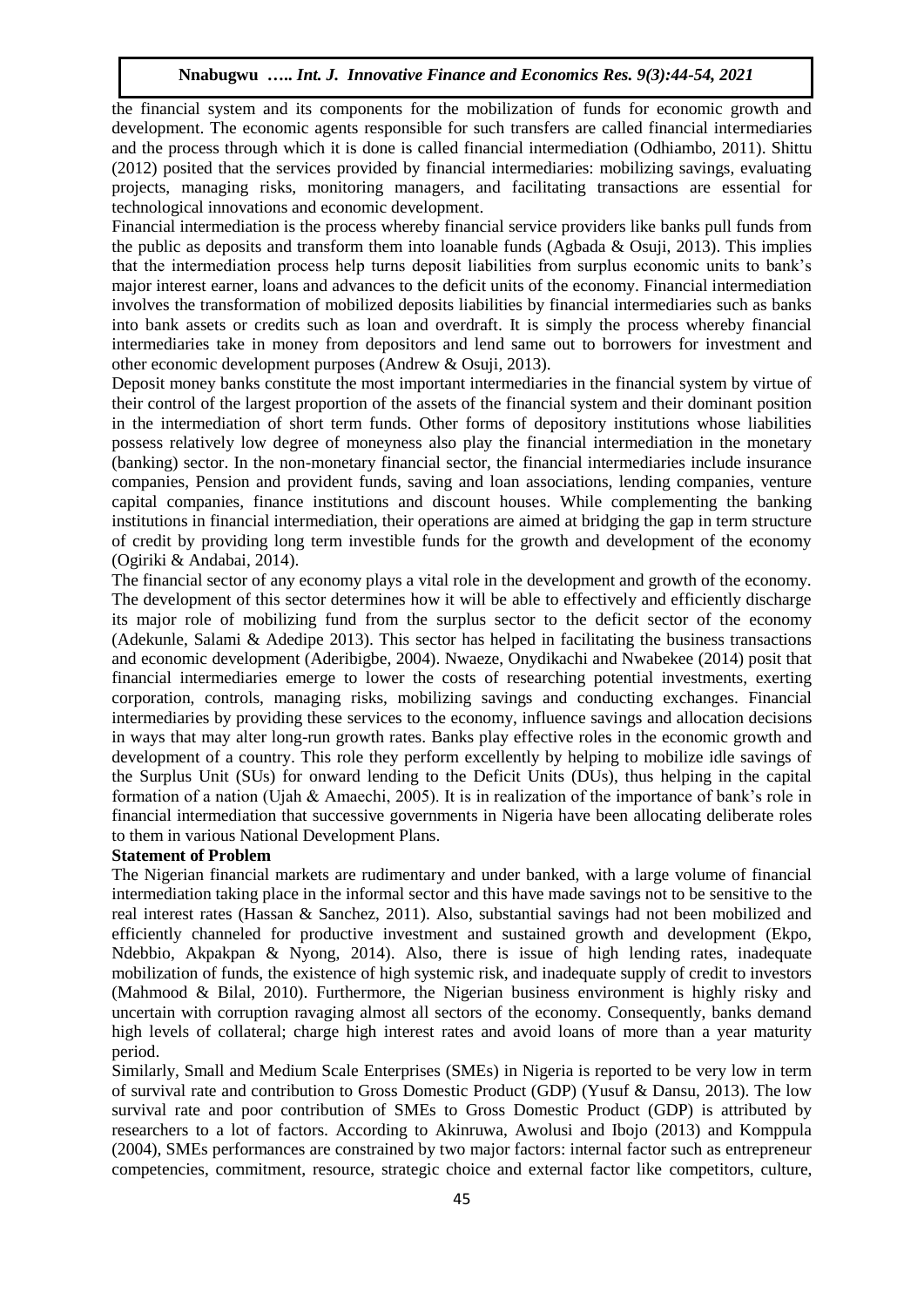technology, infrastructure and government policy. In addition, Onugu (2005) reported that ten key broad problem areas militate against SMEs in Nigeria which are crystallized in the following decreasing order of intensity. They include: Management problems, Access to finance/capital, Infrastructural problems, Government policy inconsistency and bureaucracy, Environmental factor related problems, Multiple taxes and levies, Access to modern technology problems, Unfair competition, Marketing related problems, Non-availability of raw materials locally. These have contributed negatively to the development of SMEs in Nigeria.

Among the catalogue of problems listed in extant literature, access to finance/capital remain a teething problem (Ogujiuba, Fadila & Stiegler, 2013). Government and stakeholders at all levels in Nigeria have continued to mediate in the promotion of SMEs in the country by introducing one form of economic empowerment programme or the other yet the financial mediations are rarely seen in the eye of the people. According to Shittu (2012), the role of financial intermediation has been exemplified in numerous literatures of finance. Besides the performance of specialized tasks, several theoretical models posit that they mitigate the costs associated with information acquisition and the conduct of financial transactions. As cited by Shittu (2012), several studies have revealed that financial intermediation does more than cost mitigation. It makes provision for insurances and risk sharing, stimulates the funding of liquidity needs through credit lines, and aids the creation of specialized products (Allen & Gale, 2004). This therefore, suggests the important role of financial intermediation in facilitating the efficiency of the financial system and also serves as a conduit through which monetary policy is affected. At micro-level, financial intermediation stimulates the restructuring and liquidation of distressed firms as well as eliminating the inefficiencies associated with the absence of intertemporal smoothing, as a result of incomplete market (Araujo & Minetti, 2007). But a closer look at SMEs in South South region suggest that they find it difficult to access loan and advances from financial institutions and where they are available, there are stringent conditions that must be accomplished before the loans can be accessed. This might affect the overall development of SMEs in the region. Based on the foregoing, the study evaluated the effect of financial intermediation on the development of small and medium scale enterprises in Anambra state Nigeria.

# **Objectives of the Study**

The main objective of the study is to investigate the effect of financial intermediation on the development of small and medium scale enterprises in Anambra state Nigeria. The specific objectives are to:

- 1. Determine the effect of bank loan and advances on the development of small and medium scale enterprises in Anambra state Nigeria.
- 2. Ascertain the effect of bank lending rate on the development of small and medium scale enterprises in Anambra state Nigeria.
- 3. Evaluate the effect of collateral security on the development of small and medium scale enterprises in Anambra state, Nigeria.
- 4. Investigate the effect of bank credit availability on the development of small and medium scale enterprises in Anambra state Nigeria.

# **Research Questions**

The following research questions will guide this study:

- 1. To what extent does bank loan and advances affect the development of small and medium scale enterprises in Anambra state Nigeria?
- 2. To what extent does bank lending rate affect the development of small and medium scale enterprises in Anambra state Nigeria?
- 3. To what extent does collateral security affect the development of small and medium scale enterprises in Anambra state Nigeria?
- 4. To what extent does bank credit availability affect the development of small and medium scale enterprises in Anambra state Nigeria?

## **Hypotheses**

The following hypotheses postulated in null form will guide this study:

1. Bank loan and advances has no significant effect on the development of small and medium scale enterprises in Anambra state Nigeria.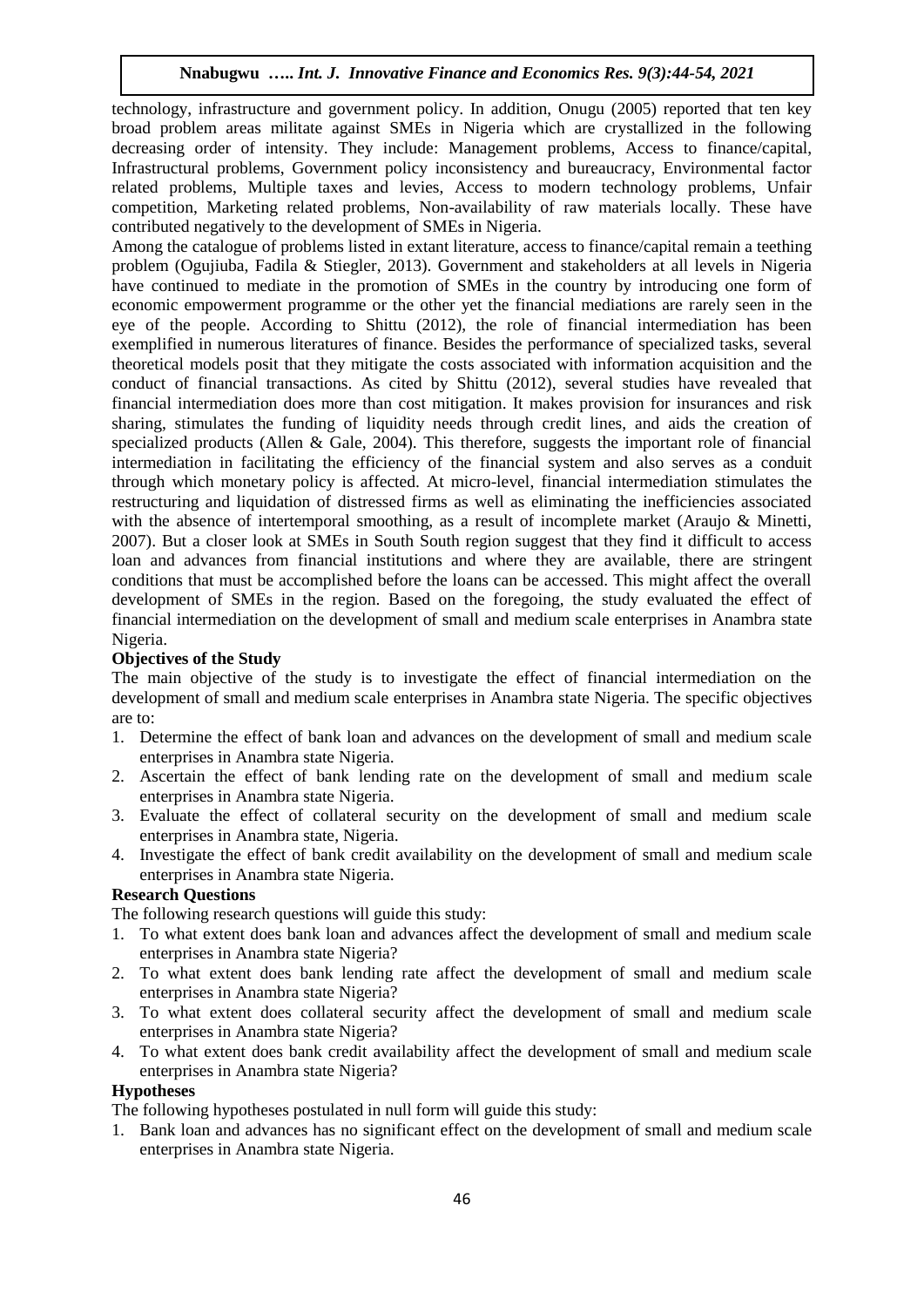- 2. Bank lending rate has no significant effect on the development of small and medium scale enterprises in Anambra state Nigeria.
- 3. Collateral security has no significant effect on the development of small and medium scale enterprises in Anambra state Nigeria.
- 4. Bank credit availability has no significant effect on the development of small and medium scale enterprises in Anambra state Nigeria.

## **REVIEW OF RELATED LITERATURE**

#### **Conceptual Framework**

#### **Financial Intermediation**

Financial intermediation is the process whereby financial service providers like banks pull funds from the public as deposits and transform them into loanable funds (Agbada & Osuji, 2013). This implies that the intermediation process help turns deposit liabilities from surplus economic units to bank's major interest earner, loans and advances to the deficit units of the economy. Ekong and Okon (2016) see financial intermediation as the art of mobilizing savings from the surplus units and channeling them into deficit units of the economy for productive investment. It is the art of channeling funds from savers to investors by mobilizing funds and ensuring efficient transformation of funds into productive capital formation. It involves the transformation of mobilized deposits liabilities by financial intermediaries such as banks into bank assets or credits such as loan and overdraft. It is simply the process whereby financial intermediaries take in money from depositors and lend same out to borrowers for investment and other economic development purposes (Andrew & Osuji, 2013). According to Acha (2011), financial intermediation is a system of channeling funds from lenders (economic surplus unit) to borrowers (economic deficit unit) through financial institutions.

Onwe and Adeleye (2018) see financial Intermediation as a process whereby a financial intermediary such as bank mobilizes bank deposits and transforms deposit money into bank credits, usually loans and overdraft. It is simply the process of taking in money from depositors and then lending same out to borrowers for investment and other economic development purposes. The process allows financial institutions acting as intermediaries' channel funds from surplus economic units (individuals and firms having surplus savings) to deficit economic units (firms and businesses in need of funds to carry out desired business activities). Relatively, it involves the conversion of bank largest liabilities (deposit liabilities) to bank largest interest earning assets (bank credits which include majorly loans and overdrafts). Thus, the efficiency of the financial system of every nation could be said to hinge largely on financial intermediation process because it plays very vital and proactive roles in ensuring capital accumulation necessary for productive investments and development. As a matter of fact, the global financial system and the business of banking in particular flourishes on financial intermediaries' abilities to receive deposit at low interest rate and lend them at a pretty higher rate of interest to businesses.

Financial intermediaries can be classified into institutional investors, pure intermediaries like investment banks and deposit money banks. Among all the financial intermediaries, banks are the major financial intermediaries that accept deposits and make loans directly to the borrowers (Quilym, 2012). The Nigerian financial system comprises of various institutions, markets and operations that are in the business of providing financial services. These institutions can be broadly categorized into money and capital markets while money market is a market in which short term financial instruments are traded, the capital market on the other hand deals with long term transactions. The major players in the money market are the banks and discount houses. The intermediation role of banks ensures the mobilization of idle funds from the surplus units to the deficit sector. Just like the money market, the capital market is a major channel for mobilizing long-term funds. The main institutions are the Securities and Exchange Commission (SEC) which is the apex regulatory body, the Nigerian Stock Exchange (NSE), the issuing houses, stock brokerage firms and the registrars (Olofin & Udoma, 2008).

Financial Intermediation is a process whereby a financial intermediary such is a bank mobilizes and consolidates bank deposits and transforms the mobilized or consolidated deposit money into bank credits, usually loans and overdraft. It is simply the process of taking in money from depositors and then lending same out to borrowers for investment and other economic development purposes (Agbada & Osuji 2013). The process allows financial institutions acting as intermediaries channel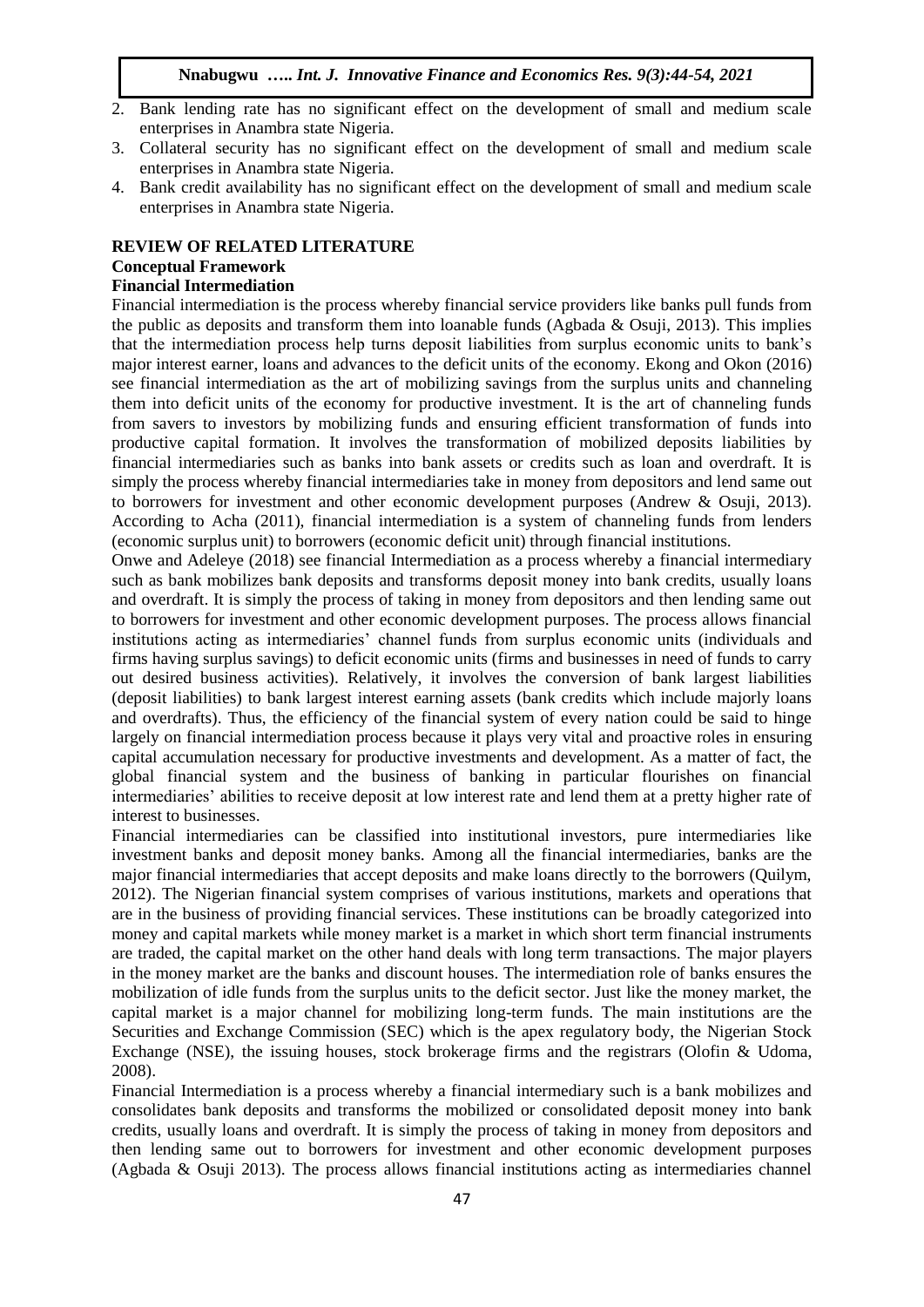funds from surplus economic units (individuals and firms having surplus savings) to deficit economic units (firms and businesses in need of funds to carry out desired business activities). Relatively, it involves the conversion of bank largest liabilities (deposit liabilities) to bank largest interest earning assets (bank credits which includes majorly loans and overdrafts) (Agbada & Osuji 2013).

#### **Theoretical Framework**

This study is anchored on supply leading theory. Supply leading theory was postulated by Schumpeter (1911). The supply leading theory postulates that the existence of financial institutions like the Nigerian deposit money banks and the supply of their financial assets, liabilities and related financial services in advance of demand for them would provide efficient allocation of resources from surplus units to deficit units, thereby leading to other economic sectors in their growth process. The central argument underlying supply leading theory is that financial deepening is a determining cause of economic growth. It posits that optimal allocation of resources is an outcome of financial sector development. The supply-leading hypothesis suggests that causality flows from finance to economic growth with no feedback response from economic growth. A well-developed financial sector is a precondition for economic growth. Mckinnon (1973) and Shaw (1973) argue that a well-developed financial sector minimises transaction and monitoring costs and asymmetric information; thus there is improvement in financial intermediation. The existence of well-developed financial sector enhances the creation of financial services as well as accessibility to them in anticipation to their demand by participants in the real sector of the economy. The supply-leading hypothesis presumes that the economy responds to growth in the real sector facilitated by financial development.

The supply leading theory presents an opportunity to induce real growth by financial means. Its use, analysts believe is more result oriented at the early level of a country's development than later. According to Gerschenkron cited in Adewole, Nwankwo, Ogbadu, Olukotun and Samuel (2018) 'the more backward the economy relative to others in the same time period, the greater the emphasis on supply leading finance'. According to Keynes, an increase in investment results in an increase in income, while people's propensity to consume will lead to lack of savings, nevertheless in the economic market when a function of the individuals is spending, they put back part of the income into the economy. Besides, this theory makes it clear that higher interest rate makes it more expensive for SMEs to borrow money, which means that enterprises invest less and when they do that, income is reduced such that the amount left over for savings equals the lesser amount now invested. In the theory also, investment and savings have been considered two critical macroeconomics variables with microeconomic foundation for achieving price stability and promotion of employment opportunities, which contribute to the sustainable economic growth. The conventional perception through which investment, savings and economic growth are related is that savings contribute to higher investments, hence higher GDP growth in the short run.

This theory is relevant to the study in that it postulates that a well functioning financial sector is necessary to facilitate growth in the real sector which resultantly leads to economic development. In other words, economic development is reliant on how well the financial sector is deepened or developed. As the financial sector deepens, there is increase in the supply of financial services. The financial institutions especially banks help in the reduction of risk faced by firm and businesses in their process, improve the portfolio of diversification and isolation of the economy from the change of international economic changes. It also provides linkages for the different sectors of the economy and encourages a high level of specialized expertise and economies of scale.

#### **Empirical Review**

Micah (2020) investigated microfinance banks services and small scale enterprises (SSEs) financing in Abuja, Nigeria. The specific objectives of the study were to evaluate the impact of micro loans on SSEs financing in Abuja, Nigeria and assess the influence of micro savings on SSEs financing in Abuja, Nigeria. The research design used for the study was survey research design. The population of the study comprises of 57 MFBs and 2,794 SSEs in Abuja, Nigeria. A sample of 349 SSEs and 26 MFBs were selected through stratified random sampling techniques. The data was analyse through simple percentages and order logit regression. The finding of the study revealed that an increase in the amount of loan given by microfinance banks increase the growth of small scale enterprises; an increase in micro savings of small scale enterprises lead to an increase in small scale enterprises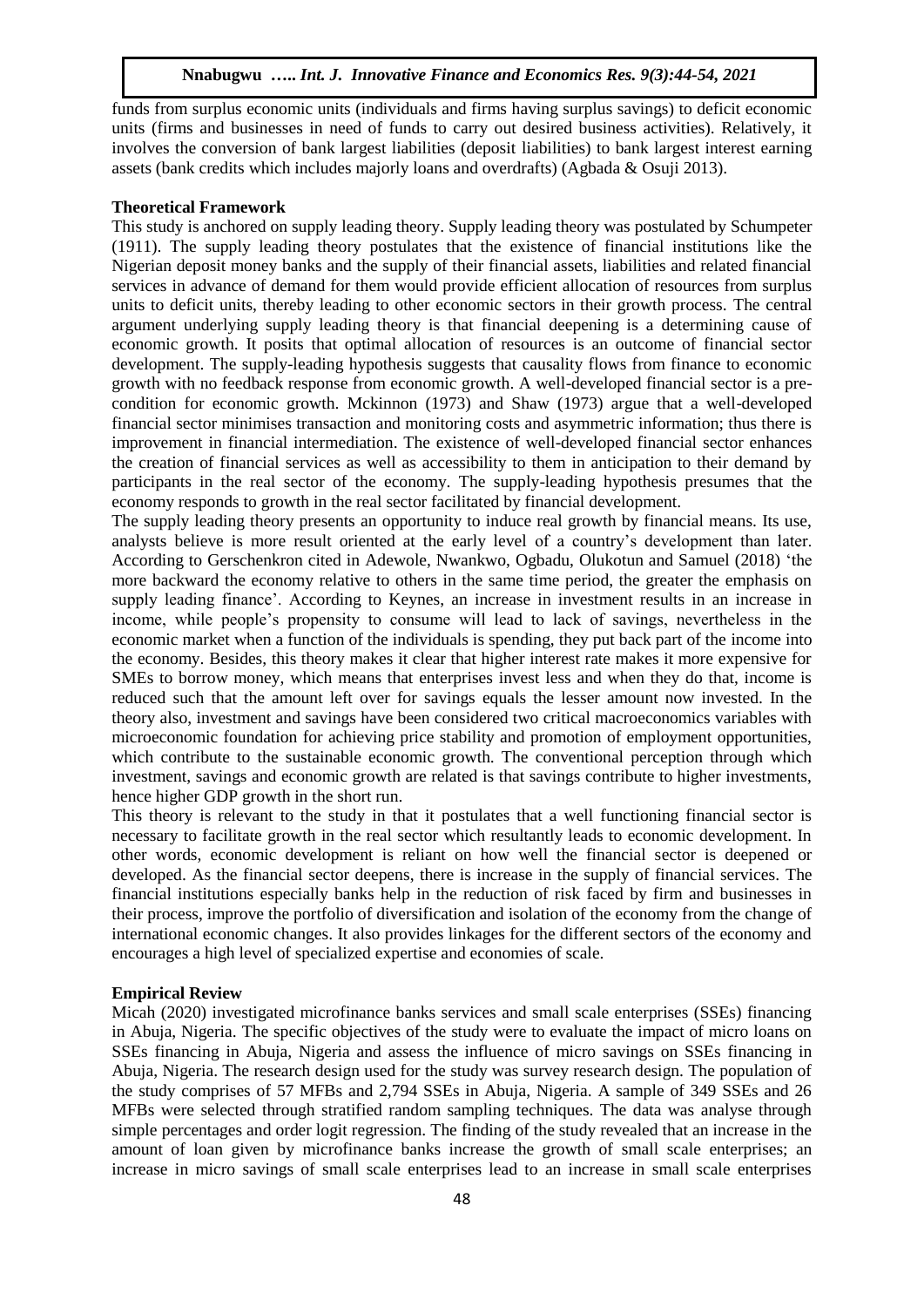financing by microfinance banks. The study concluded that MFBs impact positively on financing SSEs in Abuja, Nigeria.

Ghulam and Iyofor (2017) examined the effect of firm and owner characteristics on the availability of bank credit to small and medium size enterprises (SMEs) in Nigeria using firm-level data from the World Bank Enterprise survey. Firm with financial statement, firm with audited financial statement, firm size, firm performance, firm age, firm legal status, owner gender and owners educational level were employed as the independent variables while loan status was employed as the dependent variable. Descriptive statistics, logit and probit regression analysis were employed in analyzing the data. The study found that SMEs with a financial statement and an audited financial statement are more likely to have credit than SMEs that don't. Medium sized firms are more likely to have credit than small firms whilst higher performing firms are more likely to have credit than SMEs that have lower performance. Additionally, the study found that also found that firms with a sole proprietor are less likely to have credit than partnerships or corporations. These findings provide empirical support to the theory that a reduction in information asymmetry reduces the perceived higher lending risk and hence the bank is more likely or willing to lend in these circumstances.

Ovat (2016) investigated commercial banks' credit and the growth of small and medium scale enterprises in Nigerian. Small and medium scale enterprises' (SMEs) output was employed as the dependent variable while commercial banks' credit, lending rate, inflation rate, exchange rate and bank density were employed as the independent variables. Co-integration and error correction mechanisms were employed in analyzing the data. The findings revealed that Commercial Banks' credit has not contributed significantly to the growth of Small and Medium Scale Enterprises in Nigeria. The study recommends that SMEs should be made to have easy access to credits by commercial banks, to achieve this, the monetary authority should ensure that the lending rate at which commercial banks lend to the SMEs is reduced to the barest minimum.

Aguwamba and Ekienabor (2017) investigated bank lending and its impact on small scale enterprises in Nigeria. Total Deposit Money Banks and Bank Lending were employed as the independent variables while small scale enterprises growth was employed as the dependent variable. Ordinary least square was employed in analyzing the data. The study revealed a positive impact of bank lending on small-scale enterprises. The study recommends that measures be taken to create a pool of long-term funds to enable long tenor lending. In addition, measures should be taken to influence the regime of interest rate downward, ease loan documentation process and requirements, create additional inducement to boost lending to SMEs and augment monitoring of funds disbursed under the CBN intervention schemes, etc.

Adamu (2019) investigated the effect of microfinance banks on the growth of selected small and medium scale enterprises in Makurdi Metropolis, Benue State. Job creation and business expansion were employed as the dependent variable while credit by microfinance bank and savings mobilization were employed as the independent variable. Descriptive statistics such as frequency, simple percentage and multiple linear regression analysis was employed in analyzing the data. The findings indicates that a significant positive relationship exist between credit by microfinance and job creation of selected SMEs; a significant positive relationship exist between credit by microfinance and business expansion; an insignificant negative relationship exist between savings mobilization and the growth of small and job creation; and a significant positive relationship exist between savings mobilization and business expansion of selected SMEs in Makurdi Metropolis. The study concluded that micro finance does enhance the job creation and expansion capacity of small business in Nigeria.

John-Akamelu and Muogbo (2018) investigated the role of commercial banks in financing small and medium size enterprises in Nigeria with particular reference to selected banks and firms in Anambra state. The main objective of the study is to examine the role of commercial banks in financing SMEs in Nigeria. Structured questionnaire were distributed to the respondents which includes the commercial banks staff and selected SMEs staff in Anambra State Nigeria. Percentage and chi-square method were employed in analyzing the data. The study found that small and medium size businesses encounter problem in the procurement of loans from commercial banks; also, commercial banks have contributed immensely to the development of SMEs through their loans and advances. The study also found that to a high level SMEs has contributed to the growth and development of Nigeria's economy. The study recommended that for small and medium enterprises to survive, there have to be collective effort between them and banks.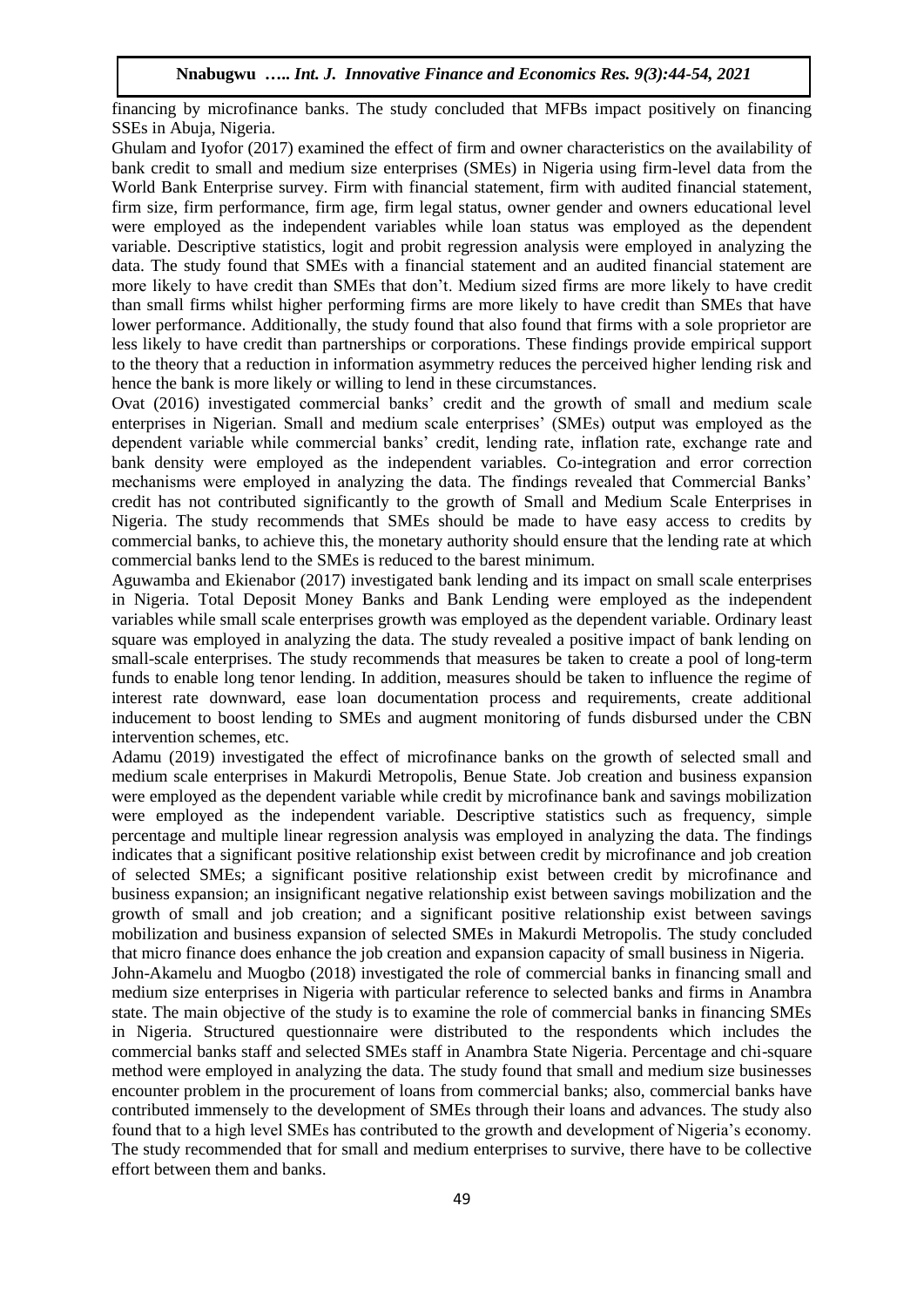Ubesie, Onuaguluchin and Mbah (2017) investigated the effect of deposit money banks credit on small and medium scale enterprises growth in Nigeria using time series data from 1986 to 2015. Specifically, this study ascertains the effect of deposit money banks' credit to small and medium enterprises, credit to private sector and interest rate on small and medium scale enterprises growth in Nigeria. Ordinary least square regression method was employed in analyzing the data. The study found that deposit money banks 'credit to small and medium scale enterprises has no significant effect on SMEs growth in Nigeria. The result also indicates that deposit money banks' credit to private sector has significant effect on SMEs growth in Nigeria. The result also indicates that bank interest rate has serious significant effect on small and medium scale enterprises in Nigeria.

Otonye (2017) carried out an analysis on the impact of commercial bank's loans on the performance of small and medium enterprises in Nigeria. The variables used in the study include Gross Domestic Product, deposit money bank loans to small and medium enterprises, deposit money bank loans to the Agricultural sector, prime lending rates, loans to rural branches of deposit money banks, and small and medium enterprises output (contribution to GDP). Augmented Dickey-Fuller (ADF), Cointegration test, Granger causality test and regression analysis were employed in analyzing the data. Results show that significant relationship exists between deposit money banks loans and SMEs output in Nigeria. The findings revealed that loans to the Agriculture sector and loans to the rural branches of DMBs have a significantly positive relationship with SMEs output, the other two variables, Loans to SMEs and Prime lending rates shows negative and insignificant sign.

Ogbonna (2019) investigated the effect of bank lending on the development of small and medium scale enterprises in Nigeria. Bank loan, bank lending rate and inflation rate were employed as the explanatory variables while growth rate of SMEs was employed as the dependent variable. Regression analysis was employed in analyzing the data. The study found that Bank loan has significant positive effect on the growth rate of SMEs while bank lending rate have significant negative effect on the growth rate of SMEs.

Mesagan, Olunkwa and Yusuf (2018) investigated financial development and manufacturing performance in Nigeria from 1981 to 2015. Three indicators of manufacturing performance such as manufacturing capacity utilization, manufacturing output and manufacturing value added were employed as the dependent variables while money supply as a percentage of GDP, domestic credit to the private sector and liquidity ratio were employed to proxy financial development. Three models were formulated for the study. Unit root, Johansen cointegration test and error correction model was employed in analyzing the data. The result indicates that credit to the private sector and money supply positively but insignificantly enhanced capacity utilization and output, but negatively impacted value added of the manufacturing sector in the short run. There is slight improvement in the long where both money supply and credit to private sector exert positive impact manufactured output.

Onwuteaka, Molokwu and Aju (2019) investigated the impact of commercial banking on Nigeria industrial sector from 1980 to 2018. Commercial bank credit to industrial sector, inflation, infrastructure, exchange rate, interest rate, labour force and bank capital were employed as the independent variables while industrial sector proxied by industrial output was employed as the dependent variable. Ordinary least square was employed in analyzing the data. The results show that commercial bank credits to industrial sector, infrastructure, inflation, labour and bank capital have a positive impact on industrial sector while exchange rate has a negative impact on industrial sector. The study also found out that only commercial bank credits to industrial sector and infrastructure were significant in explaining industrial sector growth.

Adeyefa and Obamuyi (2018) investigated the effect of financial deepening on the performance of manufacturing firms in Nigeria from 1970 to 2016 using data sourced from the Central Bank of Nigeria Statistical Bulletin and the National Bureau of Statistics. The model was specified, and the hypotheses were tested with the Autoregressive Distributed Lag model and Mann-Whitney U Test test. The Augmented Dickey-Fuller, Phillips-Perron and Breusch- Pagan-Godfrey tests were carried out to ensure robust regression results. Results obtained from the study revealed that broad money supply has direct and significant impact on index of manufacturing production in Nigeria, credit to private sector has indirect and insignificant impact on index of manufacturing production in Nigeria and market capitalization has an indirect and significant impact on index of manufacturing production in the long-run and a direct and insignificant impact in the short-run. The study also discovered that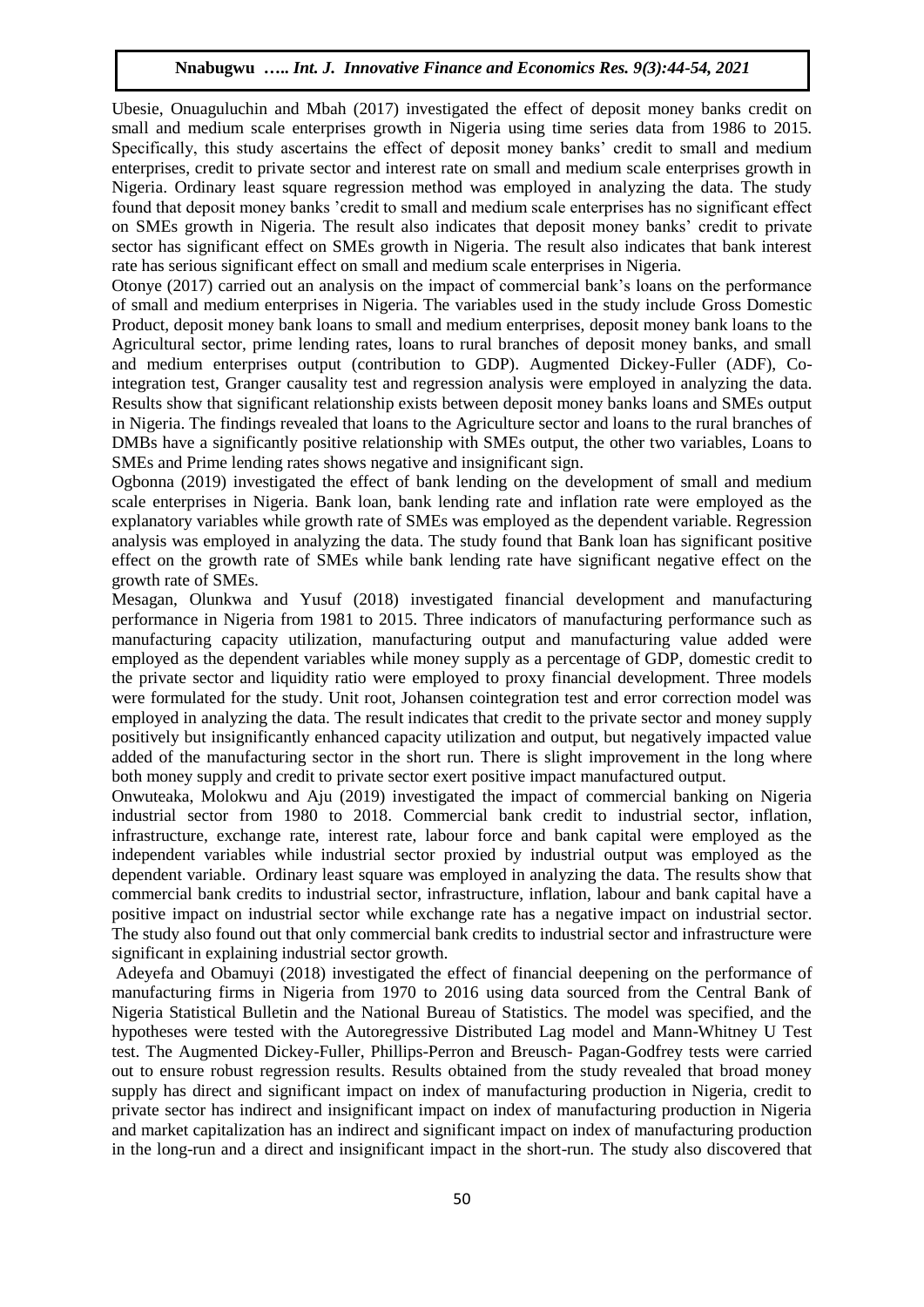financial deepening impacted more on the manufacturing sector performance in the post financial reforms period.

### **METHODOLOGY**

The study adopts descriptive survey research design. The study was carried out in Anambra State, Nigeria. Population of study is made up of all conceivable elements, subjects or observation relating to a particular phenomenon that a researcher is interested in studying or describing (Mugenda  $\&$ Mugenda, 2003). However, no data exist on the actual number of SMEs in Anambra state Nigeria, hence the population of the study is infinite. To determine the sample size, the statistical formula devised by Cochran (1963) for determining the sample size for an unknown population was applied. Therefore, the sample size is 384. The study makes use of primary source of data. Questionnaire will be used to generate the data needed for the study. The questions will be organized on issue-based pattern following the specific objectives. Closed ended questions took care of the former while Likert scale (4-point) 4(Strongly Agree), 3(Agree), 2(Disagree), and 1(Strongly Disagree) handled the later respectively. Face and content validity was employed to establish the validity of the research instrument. The instrument was pilot tested with representative sample of 30 owners of SMES in Onitsha, Anambra State. The scores obtained from the respondents were collated to determine the internal consistency of the scores for the variables. Thereafter, the study employed the Cronbach's alpha coefficient to measure the internal consistency of the instrument. This is because internal consistency measures the degree of interrelatedness of measurement items that are designed to measure the same construct. Cronbach Alpha value of 0.812 was obtained which is within the acceptable threshold. The data that will be generated through the questionnaire will be analyzed using frequency tables and percentages, while the hypotheses formulated will be tested using ordinary least square regression technique. The hypotheses will be tested at 0.05 level of significance. Multiple regression technique is a statistical technique that is used to relate two or more variables**.** The specification of the model for this study is based on the objective of the study. The model will estimate the effect of financial intermediation on the development of small and medium scale enterprises in Nigeria.

# **DATA PRESANTION AND ANALYSIS**

|       |                                 | Unstandardized<br>Coefficients |            | Standardized<br>Coefficients |             |      |
|-------|---------------------------------|--------------------------------|------------|------------------------------|-------------|------|
| Model |                                 |                                | Std. Error | Beta                         |             | Sig. |
|       | (Constant)                      | 13.024                         | 1.149      |                              | 11.335 .000 |      |
|       | <b>SME</b> Development          | .014                           | .038       | .011                         | 2.361       | .008 |
|       | <b>Bank Loan and Advances</b>   | .089                           | .038       | .148                         | 2.322       | .021 |
|       | <b>Bank Lending Rate</b>        | .177                           | .042       | .316                         | 4.170       | .000 |
|       | <b>Collateral Security</b>      | .317                           | .049       | .673                         | 6.450       | .000 |
|       | <b>Bank Credit Availability</b> | .573                           | .056       | .391                         | 10.218      | .000 |

#### **Coefficients of the Regression Result**

a. Dependent Variable: SME Development

# **Source: SPSS Version 21**

**Test of Hypothesis One** 

Hi: Bank loan and advances has a significant effect on the development of small and medium scale enterprises in Anambra state Nigeria.

Bank loan and advances recorded a t-statistics value of 2.361 with a probability value of 0.008 which is statistically significant at 0.05 level of significance. Therefore, the null hypothesis is rejected while the alternative hypothesis is accepted. Hence, Bank loan and advances has a significant effect on the development of small and medium scale enterprises in Anambra state Nigeria.

Ho: Bank loan and advances has no significant effect on the development of small and medium scale enterprises in Anambra state Nigeria.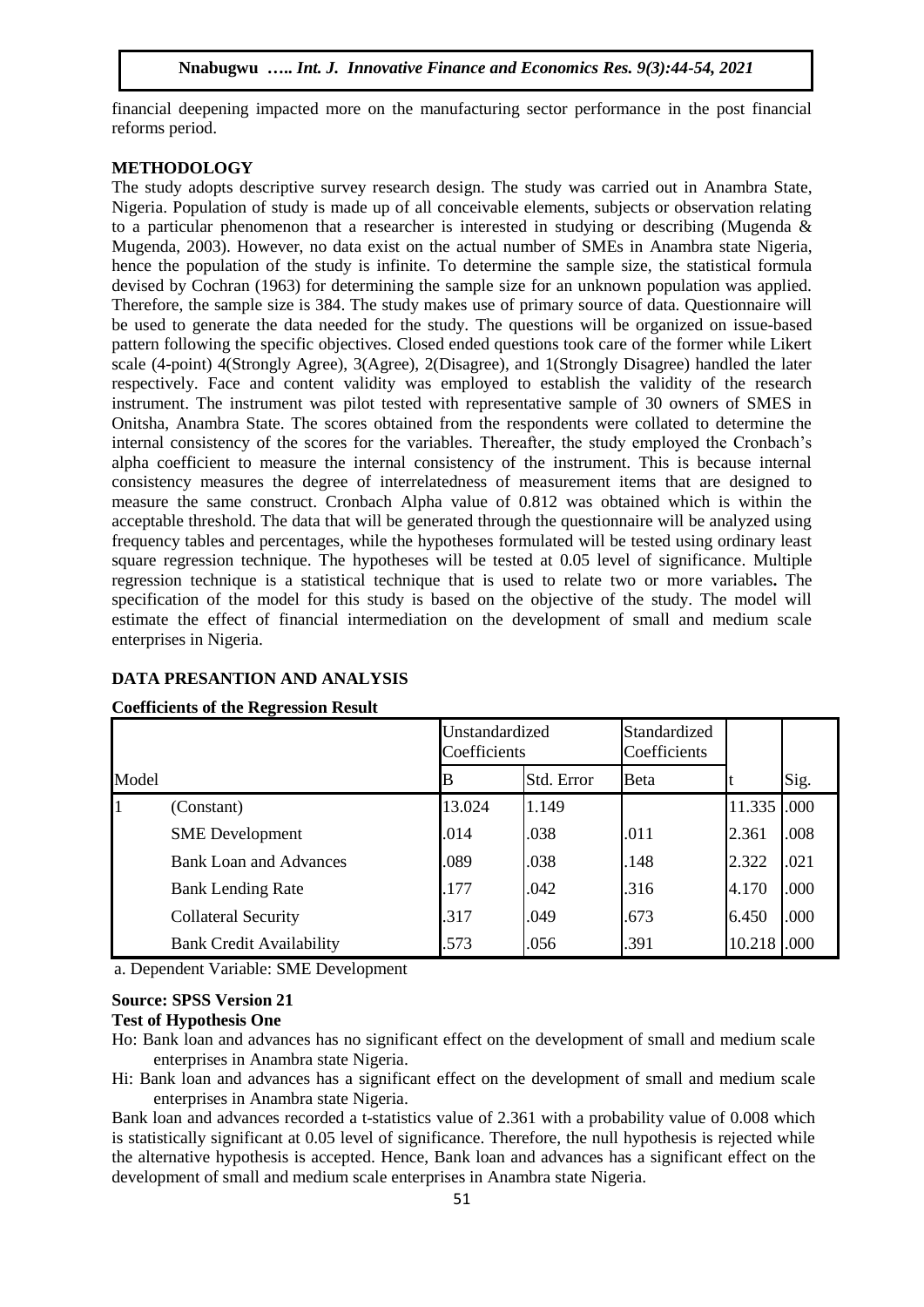# **Test of Hypothesis Two**

Ho: Bank lending rate has no significant effect on the development of small and medium scale enterprises in Anambra state Nigeria.

Hi: Bank lending rate has a significant effect on the development of small and medium scale enterprises in Anambra state Nigeria.

Bank lending rate recorded a t-statistics value of 2.322 with an alpha value of 0.021 which is statistically significant at 0.05 level of significance. We reject the null hypothesis and accept the alternative hypothesis. This implies that Bank lending rate has a significant effect on the development of small and medium scale enterprises in Anambra state Nigeria.

### **Test of Hypothesis Three**

Ho: Collateral security has no significant effect on the development of small and medium scale enterprises in Anambra state Nigeria.

Hi: Collateral security has a significant effect on the development of small and medium scale enterprises in Anambra state Nigeria.

Collateral security has a t-statistics value of 4.170 with an alpha value of 0.000 which is statistically significant at 0.05 level of significance. We reject the null hypothesis and accept the alternative hypothesis. This implies that collateral security has a significant effect on the development of small and medium scale enterprises in Anambra state Nigeria..

## **Test of Hypothesis Four**

Ho: Bank credit availability has no significant effect on the development of small and medium scale enterprises in Anambra state Nigeria.

Hi: Bank credit availability has a significant effect on the development of small and medium scale enterprises in Anambra state Nigeria.

Bank credit recorded a t-statistic value of 6.450 which a probability value of 0.000 which is statistically significant at 0.05 level of significance. We reject the null hypothesis and accept the alternative hypothesis. This implies that Bank credit availability has a significant effect on the development of small and medium scale enterprises in Anambra state Nigeria.

## **Summary of Findings**

- 1. Bank loan and advances has a significant effect on the development of small and medium scale enterprises in Anambra state Nigeria. Bank loan and advances recorded a t-statistics value of 2.361 with a probability value of 0.008 which is statistically significant at 0.05 level of significance.
- 2. Bank lending rate has a significant effect on the development of small and medium scale enterprises in Anambra state Nigeria. Bank lending rate recorded a t-statistics value of 2.322 with an alpha value of 0.021 which is statistically significant at 0.05 level of significance
- 3. Collateral security has a significant effect on the development of small and medium scale enterprises in Anambra state Nigeria. Collateral security has a t-statistics value of 4.170 with an alpha value of 0.000 which is statistically significant at 0.05 level of significance.
- 4. Bank credit availability has a significant effect on the development of small and medium scale enterprises in Anambra state Nigeria. Bank credit recorded a t-statistic value of 6.450 which a probability value of 0.000 which is statistically significant at 0.05 level of significance.

## **CONCLUSION**

The study examines the effect of financial intermediation on the development of small and medium scale enterprises in Anambra State Nigeria. Data generated from the small and medium scale enterprises were tested using multiple regression analysis. The study found that bank loan and advances has a significant effect on the development of small and medium scale enterprises Bank lending rate has a significant effect on the development of small and medium scale enterprises; collateral security has a significant effect on the development of small and medium scale enterprises and bank credit availability has a significant effect on the development of small and medium scale enterprises in Anambra state Nigeria. Therefore, the study concludes that financial intermediation had significant effect on the development of small and medium scale enterprises in Anambra State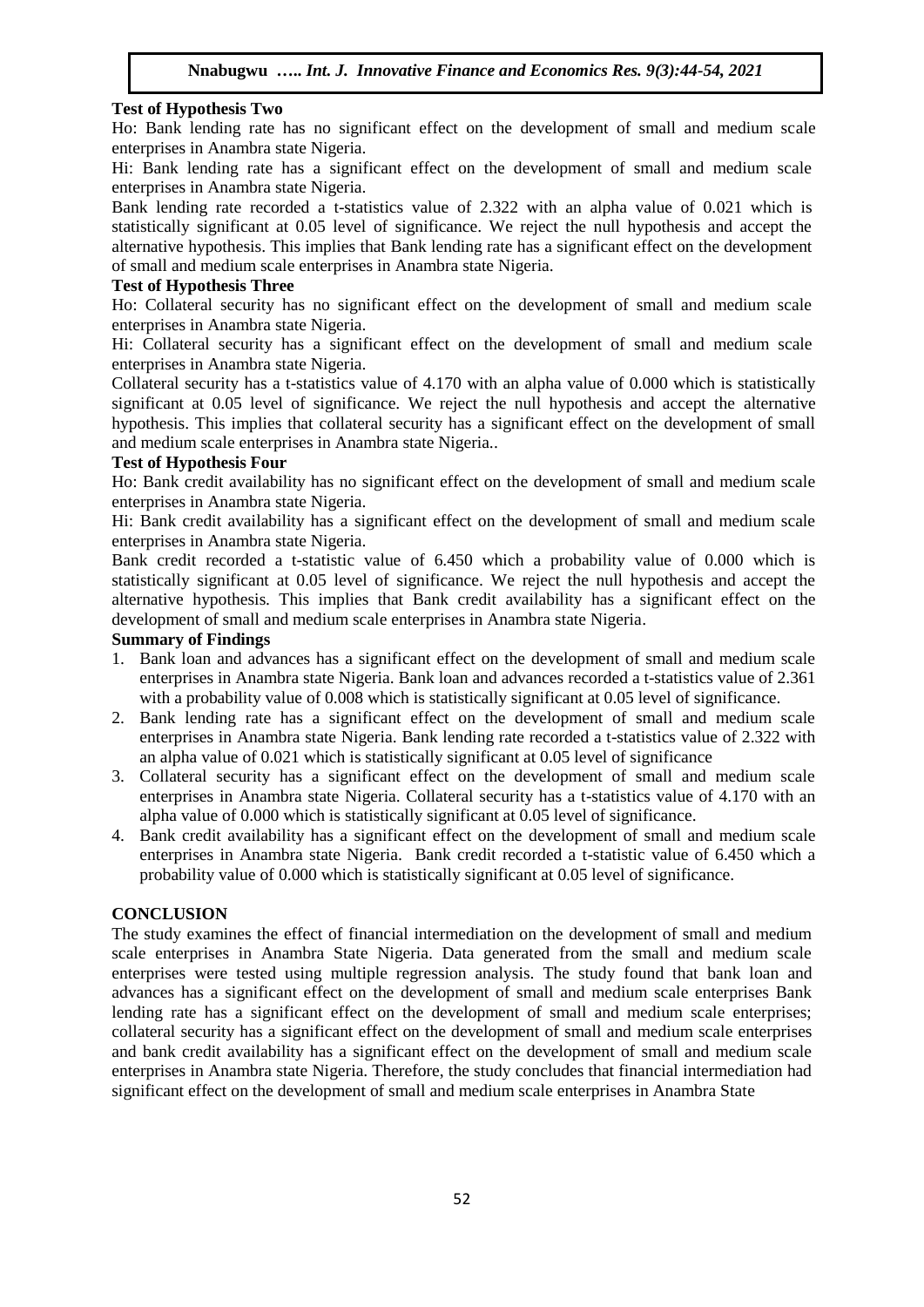### **RECOMMENDATIONS**

- 1. Government should put in place measures to enhance the availability of finance to SMEs, particularly in the area of institutional credit that would provide affordable medium and long-term loans for expansion and working capital needs.
- 2. Government should establish credit guarantee and insurance schemes to address the problem of SMEs providing collaterals to banks before loans are administered to the sub-sector.
- 3. CBN, the apex bank of the country in recognition of the importance and contribution of SMEs to the nation's economic/industrial development should encourage commercial banks and other financial institutions to lend to the SME sub-sector with ease.
- 4. Various credit schemes targeted at SMEs in Nigeria should be re-energized, coordinated and monitored so that they can effectively impact on the growth and development of the economy

#### **REFERENCES**

- Adamu , G. (2019). Effect of microfinance banks on the growth of selected small and medium scale enterprises in Makurdi Metropolis, Benue State. *Journal of Advance Research in Business Management and Accounting.* 5(7),1-23
- Adekunle, O., Salami, G. O., & Adedipe, O. A. (2013). Impact of financial sector development on Nigerian
- Adeniyi, O. M., (2006). Bank credit and economic development in Nigeria: A case study of deposit money banks. *Agricultural Economics and Development,* 1(4), 80-98
- Adeyafa F. A., & Obamuyi T. M., (2018). Financial Deepening and the performance of manufacturing firms in Nigeria. *A Canadian social scientific journal.*
- Adeyinka O. F. (2015). An analysis of banks' credit on the Nigerian economic growth (1992-2008). *JAS Journal of Economics*, 4(1)
- Ahiawodzi, A. K. and Adade, T. C. (2012). Access to Credit and Growth of Small and Medium and the Unit-root Hypothesis. *Journal of Business and Economic Statistics* 10: 251-70.
- Akingunola, R. O. (2011). Small and Medium Scale Enterprises and Economic Growth in Nigeria: An Assessment of Financing Options. *Pakistan Journal of Business and Economic Review*,  $2(1): 78 - 97.$
- Akinwale S. O., & Obagunwa O. T., (2019). A VECM Approach towards the effects of bank credits on economic growth: *Empirical evidence. European Scientific Journal.*
- Akinwumi O. A., Omotayo O. F. & Alani O. E. (2020). Bank Financing and Industrial sector Performance in Nigeria*. International Journal of accounting, Finance and Management 157(1)*
- Allen, F. & Gale, D. (2004). Financial intermediaries and markets. *Econmetrika*, *72*(4), 1023-1061.
- Andabai P. W. & Eze G. P.(2018). Bank Credits and manufacturing sector Growth in Nigeria (1990- 2017): A Causality Investigation*: International Journal of economic, Commerce and Management. IJECM*
- Andabai, P. W. & Eze, G. P. (2018). Bank Credit and Manufacturing Sector Growth in Nigeria (1990- 2017): A Causality Investigation. *International Journal of Economics, Commerce and Management. 6(3), 326 – 336.*
- Araujo, L. & Minetti, R. (2007). Financial intermediaries as markets for firms' assets. *Economic Journal*, *117*, 1380-1402.
- Aremu, M. A. & Adeyemi, S. L. (2011). Small and Medium Scale Enterprises as A Survival economic growth. *American Journal of Business and Management*, 2(4), 347-365.
- Ayodele, T. D. (2015). Revolving Loan Scheme (Esusu): A Substitute to the Nigerian Commercial Banking? *Journal of Business and Management*. 17(6), 62 – 67.
- Egbuna, C. K. & Agali, I. (2013). Effect of Planning on the Performance of Small and C.S. Ije and F.O.Ozor, Economic Development and Management, Enugu: *Quarterly Press Limited*. 326 - 331.
- Evbuomwan G. O., Ikpi A. E., Okoruwa V. O. & Akinyosoye V. O. (2012). Preferences of intermediation roles of banks on economic growth: A Case Study of Nigerian Experience. Investment in Nigeria. *Research Journal of Finance and Accounting*, 4(12):47-54.
- Hao, C. (2006). Development of financial intermediation and economic growth: the chinese experience. *China Economic Review*, *17*(4), 347-362.